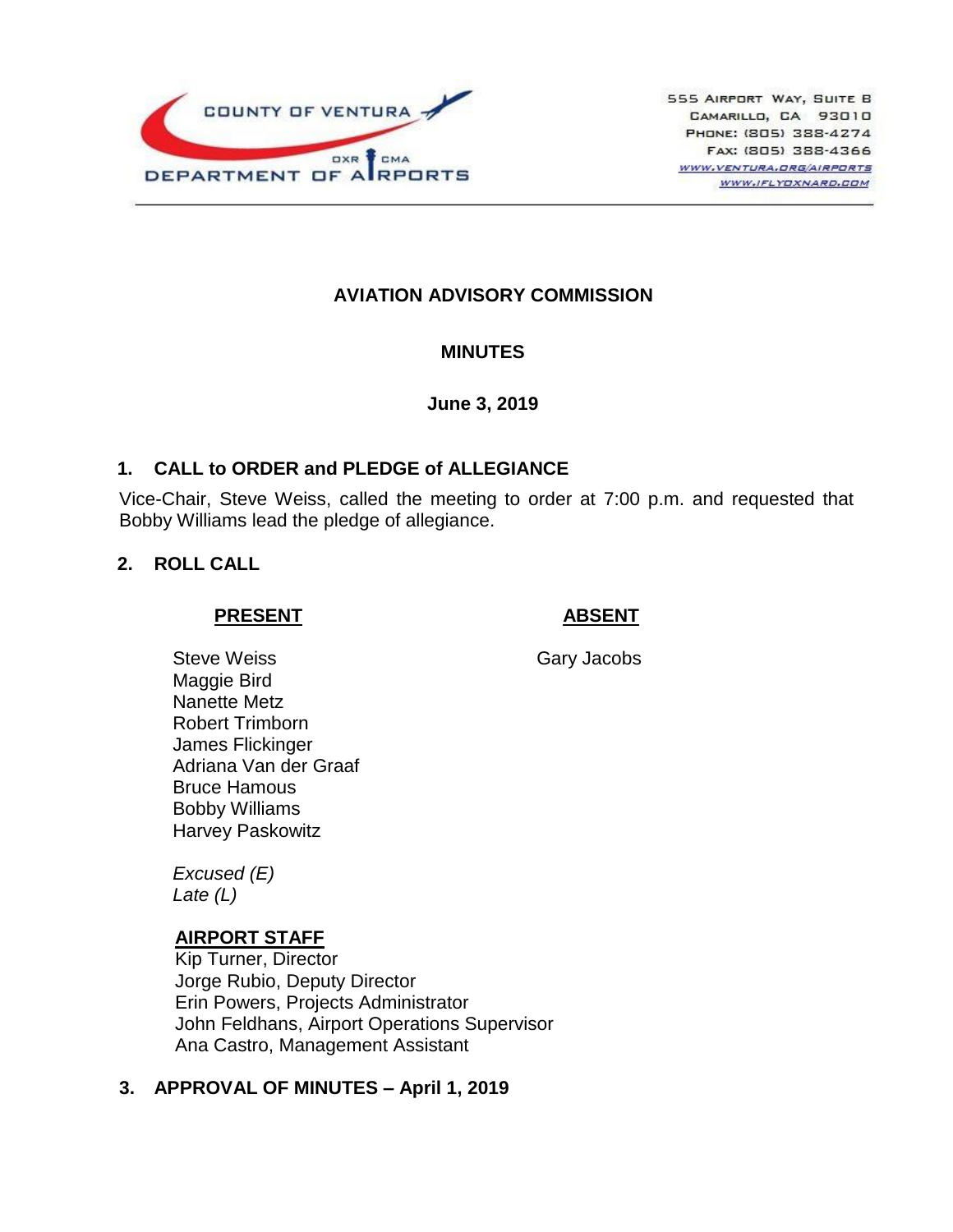*Bobby Williams moved to approve the April minutes and Adriana Van der Graaf seconded the motion. Bruce Hamous and Nanette Metz abstained. All others voted in favor and the motion passed unanimously.*

**4. PUBLIC COMMENT -** Citizens wishing to speak to the Commission on an airport related item must fill out a speaker card and submit it to the secretary. Comments will be limited to a maximum of **three** minutes per item.

*Speaker cards for issues NOT on the agenda must be submitted before the end of the public comment period.* 

*Speaker cards for issues listed on the agenda must be presented before the item is up for consideration. Speakers will be called when the item is presented.*

David Timms, a member of the Hangar Owners Association, recommended that the Department of Airports share the hangar waiting list with owners that are trying to sell their private hangars.

Mark Sullivan prepared an 11-page document regarding his client, Gerald Alves, who is the managing member of Airport Properties Limited. Mr. Sullivan stated that Mr. Alves has invested \$22 million in Camarillo Airport and believes he has not been treated fairly compared to RKR Properties as it pertains to lease terms. The document was provided to the Commissioners.

Chuck Ryan, hangar owner at Oxnard Airport, requested access to the hangar waiting list that is maintained by the Department of Airports. He is considering selling his hangar and would like to contact individuals on the wait list. He also stated that his hangar rent increased however he was not notified about the increase in advance. Lastly, Mr. Ryan requested to be provided with the amount of revenue generated from the car storage and he also wanted to know how the money was spent.

# **5. UNFINISHED BUSINESS**

None.

# **6. PRESENTATION**

**A.** Presentation from the Sheriff's Office Aviation Unit about the potential operations of Blackhawk helicopters to and from the west ramp of Hangar 3 at Camarillo Airport.

# **Recommendation:**

Staff requests that your Commission/Authorities receive a verbal report from the Sheriff's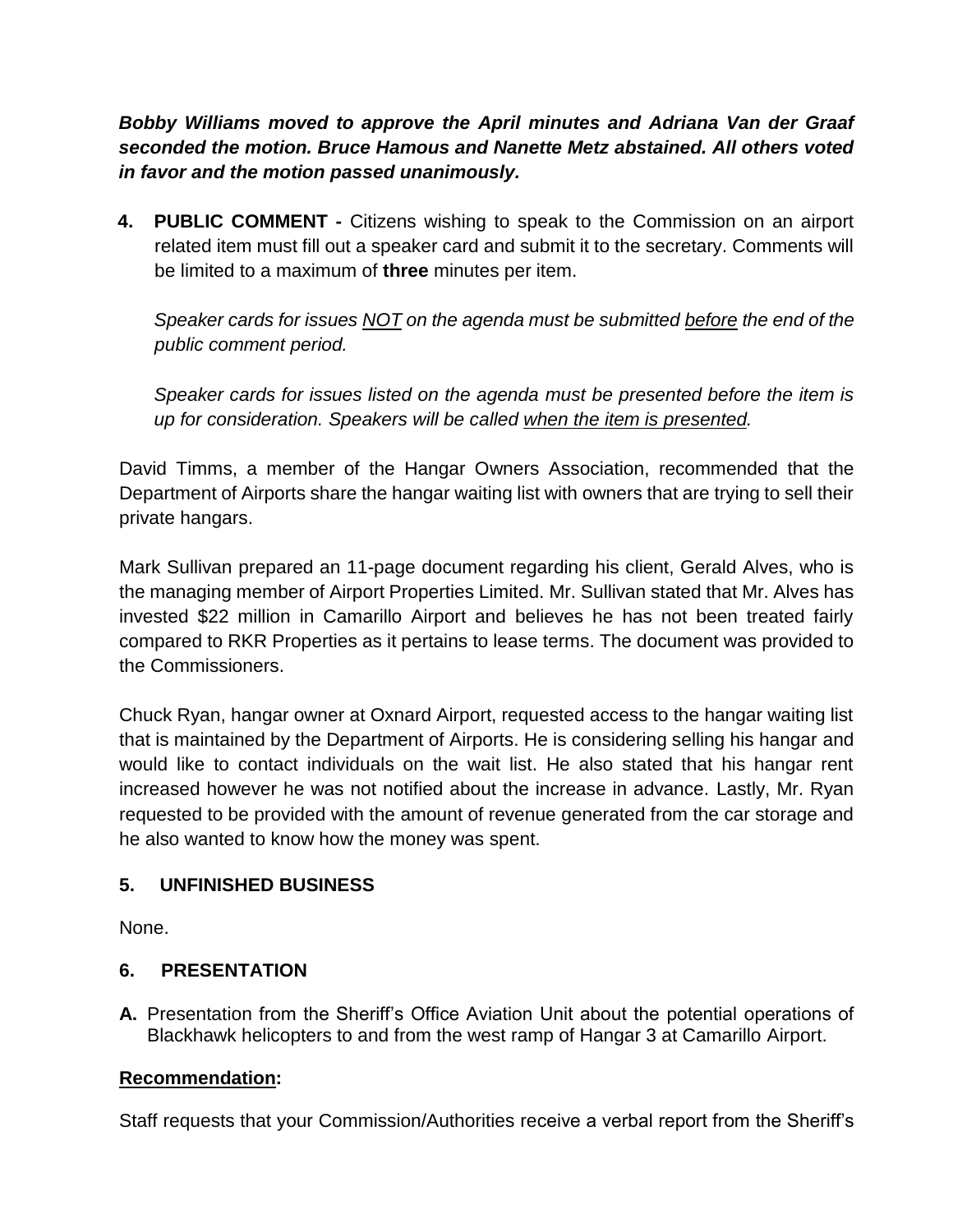Office Aviation Unit.

Alex Keller, pilot with the Aviation Unit, presented a PowerPoint reviewing the Blackhawk helicopter operations. He also provided a comparison between the Bell Huey and Firehawk helicopters. Mr. Keller responded to general questions posed by Commissioners.

# **7. NEW BUSINESS**

### **A. Subject: Authorization for the Director of Airports or Designee to Award Annual Consulting-Services Contracts for FY 2019-2020 and to Issue Work Orders Against These Contracts**

### **Recommendations:**

Staff requests that your Commission/Authorities recommend that the Board of Supervisors:

- 1. Authorize the Director of Airports to award annual consulting-services contracts for fiscal year 2019-2020 to the consultants listed in the Annual Consultant Services Contracts Summary (Attachment 1) using a contract form negotiated in compliance with the County of Ventura Public Works Agency Project Processing Procedures Manual (an exemplar contract form is attached as Attachment 2); and
- 2. Authorize the Director of Airports and/or his designee to issue work orders against such contracts for up to \$35,000 each project for planning of construction projects not yet approved by your Board, and for up to \$100,000 each work order for other services.

Projects Administrator Erin Powers provided staff's report on this item. A discussion took place about the current limits of each contract. Ms. Powers explained that if this item is approved the department will be authorized to issue work orders against the contract up to the approved amount. Commissioner Adriana Van der Graaf recommended that in the future Ms. Powers provide the total amount budgeted for contracts for the year. Deputy Director Jorge Rubio referred Commissioners to a letter in the packet regarding this item. At the bottom of page 7a1 and continuing on page 7a2 there is a sentence that states, "The Airport's proposed FY 2019-2020 budget reflects a total of \$175,000 programmed for these types of contracts." Commissioner Bruce Hamous stated that the language used in the letter for this item is causing confusion because it sounds like the Commission is giving the department the authority to spend up to \$100,000 on any number of contracts. Ms. Powers clarified that the Commission is only approving two contracts with two consultants, as outlined in Attachment 1 (page 7a3) and Attachment 2 (pages7a4-7a7) of the meeting packet for this agenda item.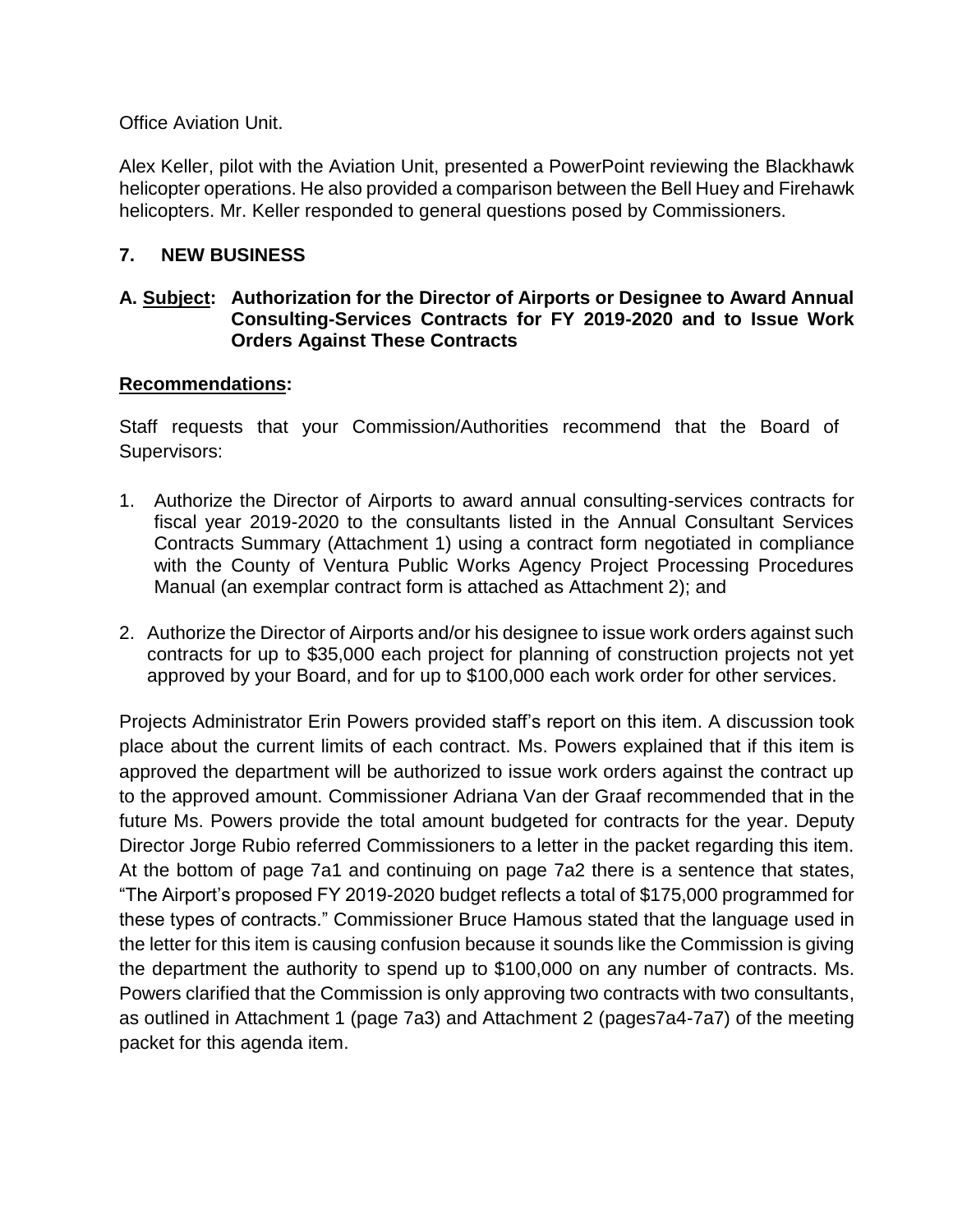*Robert Trimborn moved to approve staff's recommendations and Adriana Van der Graaf seconded the motion. All others voted in favor and the motion passed unanimously.*

# **8. DIRECTOR'S REPORT**

Director Kip Turner shared that he has conducted introductory meetings with staff, tenants, and members of the different groups that provide insight to the Ventura County airport system which include County management, Board of Supervisors, Aviation Advisory Commission, both Airport Authorities, Federal Aviation Administration (FAA), and other community leaders. He is getting up to speed on airport projects including the Northeast Hangar Development, Oxnard Airport Layout Plan, both runway projects, and others. He is currently assessing needs for both Camarillo and Oxnard airports, including tenant issues. Mr. Turner shared that project reports from our engineers will be included in next month's packet and also available on the department website. He also shared that he plans to establish office hours at Oxnard Airport once the office is set up. The department is working on website enhancements so the public can view presentation materials. The Oxnard Airport had a Part 139 inspection by the FAA. Airport staff is working to address the items noted in the inspection within the timeframes given by the FAA. The Camarillo Airport was inspected by the Department of Transportation and airport staff is working to address the items noted in the inspection. Lastly, Mr. Turner provided an update on the new hangars that are being built at Camarillo Airport. Specifically, he shared that the pricing of the new hangars are competitive with the rates that are charged by nearby airports and he also shared that the department is compiling an interest list for the new development.

# **9. REPORTS**

Monthly Activity Report – March, April 2019 Monthly Noise Complaints – March, April 2019 Airport Tenant Project Status – May 2019 Project Status – May 2019 Rotation Schedule Meeting Calendar

### *Reports were received and filed.*

# **10. CORRESPONDENCE**

Letter dated March 29, 2019 from Erin Powers to Ron Rasak, RKR Incorporated re: Conceptual Approval for Proposed RKR, Incorporated Hangar Development for Early Coordination with Planning Agencies, DR 19-04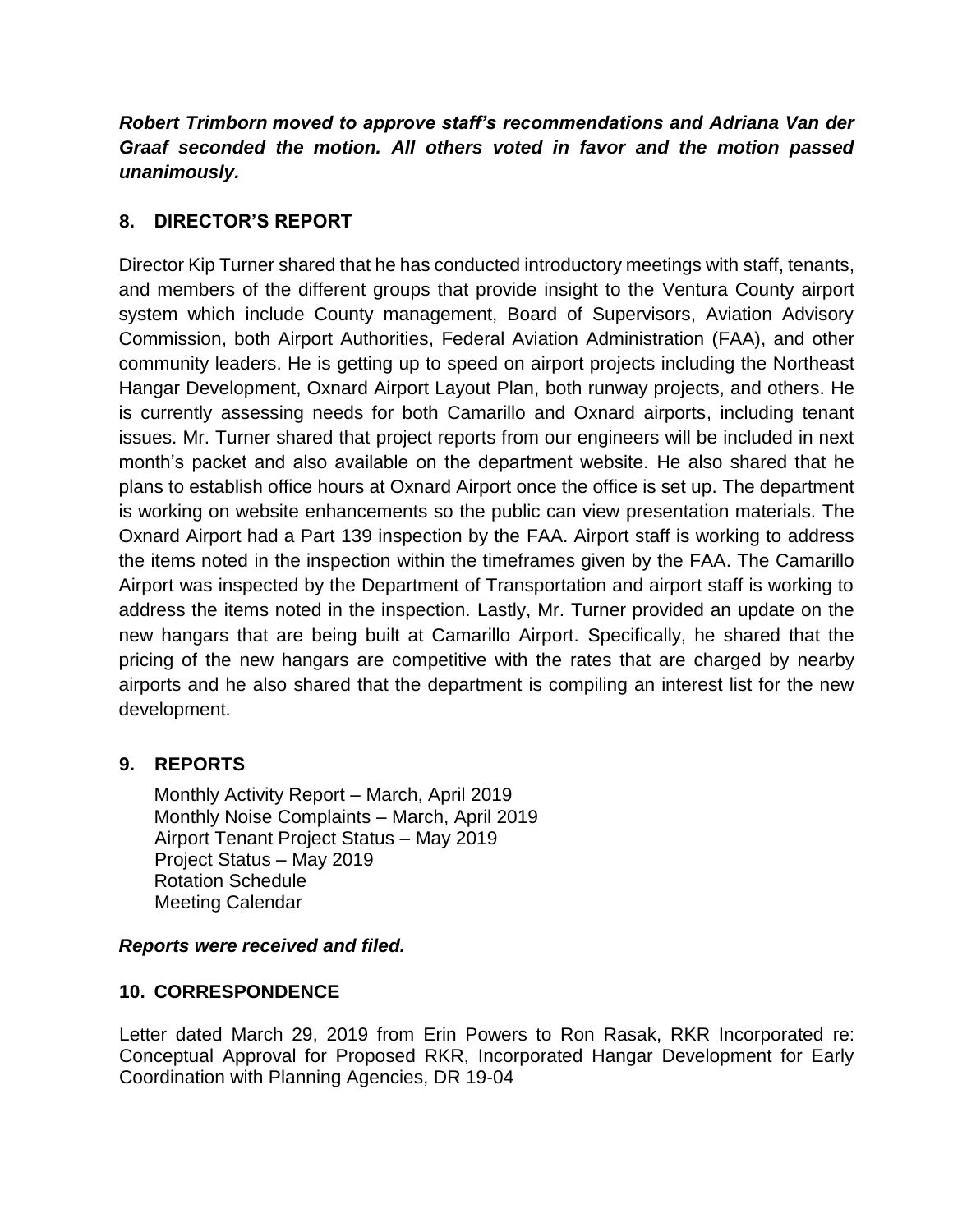Letter dated March 29, 2019 from Jorge Rubio to Gerald Alves, Airport Properties Limited, LLC re: Public Records Request ("Request #8"), Communication between County and Ron Rasak/RKR Development, etc.

Letter dated April 8, 2019 from Madeline Herrle to Gregory Peacock, Tactical Communications re: Exterior Building Painting Coming Up, HVAC Repairs Letter dated April 12, 2019 from Jorge Rubio to Gerald Alves, Airport Properties Limited, LLC re: Request of Records Request #1

Letter dated April 12, 2019 from Jorge Rubio to Jerry Alves, Airport Properties Limited, LLC re: Request of Records Request #9

Letter dated April 12, 2019 from Jorge Rubio to Jerry Alves, Airport Properties Limited, LLC re: Request of Records Request #10

Letter dated April 17, 2019 from Jorge Rubio to Jerry Alves, Airport Properties Limited, LLC re: Request of Records Request #12

Letter dated May 2, 2019 from Erin Powers to Art Galindo, Superior Fire, Inc. re: Notification of Contractor Request for Substitution of Subcontractor for Cause for the Camarillo Airport – NE Hangar Development, Phase 1 Construction Project, FAA AIP No.: 3-06-0339-036-2017, Spec. No. DOA 17-01; Proj. No. CMA-195

Letter dated May 15, 2019 from Kip Turner to Daniel Gargas re: California Department of Transportation Inspection of Camarillo Airport

### *Correspondence was received and filed.*

### **11. MISCELLANEOUS**

### *Information was received and filed.*

### **12. COMMISSION COMMENTS**

Commissioner Robert Trimborn shared that the subcommittee continues to work on the Commission bylaws. Commissioner Adriana Van der Graaf added that a first draft should be available at next month's meeting for Commission review. Commissioner Trimborn also pointed out that the 75<sup>th</sup> anniversary of D-Day is coming up on June 6, 2019.

Commissioner Bobby Williams shared that a tenant at Camarillo Airport had a cable snap in his hangar. Mr. Williams suggested that the department inform tenants, by way of gate notices, to inspect the cables in their hangars.

Commissioner Bruce Hamous inquired as to the process if a member of the public were to inform the department that they are interested in purchasing a hangar. Director Kip